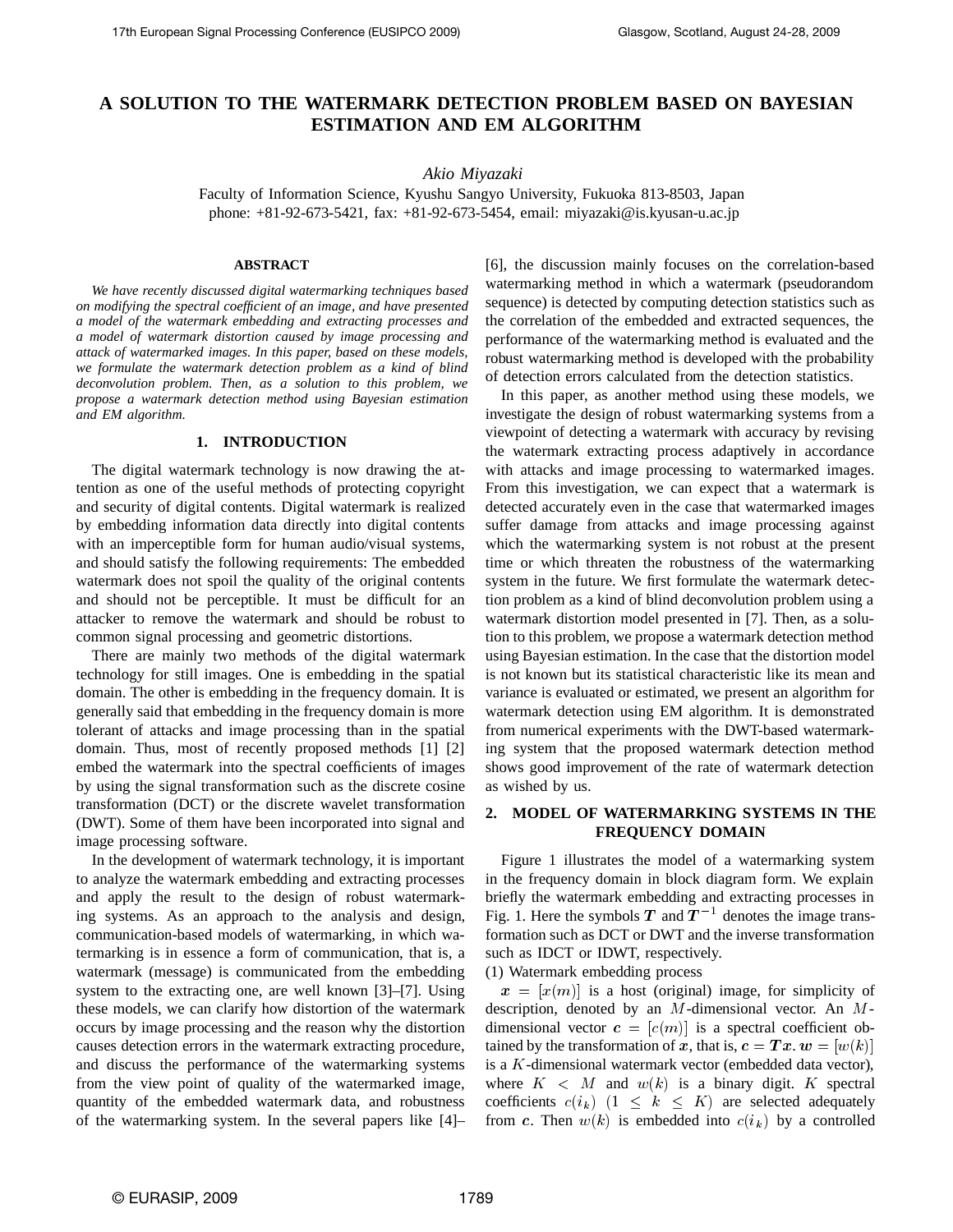thresholding or quantization process and the watermarked spectral coefficient  $\mathbf{d} = [d(m)]$  (*M*-dimensional vector) is created. By the inverse transformation of  $d$ , the watermarked image  $y = [y(m)]$  is obtained, that is,  $y = T^{-1}d$ . Here some of parameters used in watermark embedding and the set  $P = \{i_k, 1 \leq k \leq K\}$ , whose element stands for the position of the watermarked coefficients, are saved and used as key data in watermark detection.

(2) Watermark extracting process

Let an M-dimensional vector  $z = [z(m)]$  be the watermarked image. If  $z$  does not suffer from attacks and image processing, then it is represented as  $z = y$ , else as  $z = z$  $f(y) + n$ , in which f is an image operator that denotes a certain attack and image processing and  $n$  is an additive noise vector.  $z$  is transformed into the spectral coefficient  $d' = [d'(m)]$  by  $d' = Tz$ . Then the watermarked coefficient  $c'(i_k)$   $(1 \leq k \leq K)$  is extracted from d' and the watermark  $w'$  is detected from  $\{c'(i_k)\}\$ by using key data.



Fig. 1. Model of a watermarking system in the frequency domain.

We have analyzed the watermark embedding and extracting processes and investigated how the watermark is distorted by attacks and image processing. As a result, we have indicated that the watermark  $w$  is distorted in the form of

$$
w' = Aw + b \tag{1}
$$

under the condition that the watermarked image is not degraded through the watermark embedding, and the attack and image processing to the watermarked image, i.e.,

$$
\parallel y-x\parallel\ll\parallel x\parallel\quad\text{ and }\quad \parallel y-z\parallel\ll\parallel y\parallel,
$$

 $\|\cdot\|$  being the norm of vectors.

Putting  $N = K + 1$ , defining w afresh as w  $\left[ w(1) w(2) \cdots w(K) 1 \right]^t$  (*N*-dimensional vector), and putting  $\mathbf{u} = [w'(1) \ w'(2) \ \cdots \ w'(K) \ 0]^t$  (*N*-dimensional vector) and

$$
H = \begin{bmatrix} A & b \\ \hline 0 & 0 \end{bmatrix} \quad (N \times N \text{ matrix}) , \tag{2}
$$

0 being  $K$ -dimensional zero vector and the suffix  $t$  denoting the transposition of matrices, the distortion model, Eq.(1) can be written as

$$
u = H w \tag{3}
$$

Here it is noted that  $H = [h_{ij}]$ , that is,  $A (K \times K)$  matrix) E-st and  $\mathbf{b}$  (K-dimensional vector) depends on the host image  $\mathbf{x}$ ,

the attack  $f$ , and the noise  $n$ . (These are explained in [7] in detail.)

## **3. WATERMARK DETECTION BASED ON BAYESIAN ESTIMATION**

The problem of watermark detection is formulated as that of estimating the watermark  $w$  embedded into a host image  $x$ from an observation  $r$  of the distorted watermark  $u$ . In order to minimize the error of watermark detection in consideration of the distortion model described by Eq.(3), we solve the problem with the following strategy. We first compute the probability density function (pdf)  $p(s|r)$  for a candidate s of w conditioned on r, and then find s that maximizes  $p(s|r)$ . By Bayes formula:

$$
p(s|r) = \frac{p(r|s)p(s)}{p(r)}
$$
(4)

the maximization of the conditional pdf  $p(s|r)$  with respect to s for given r is equivalent to that of  $p(r|s)p(s)$ . If  $p(s)$  is uniform, then the maximum likelihood estimation that maximizes the likelihood function  $p(r|s)$  or the log-likelihood function  $\log p(r|s)$  is used.

We first consider the case that the distortion model  $H =$  $[h_{ij}]$  is known or estimated. If the pdf of r and s is the Gaussian pdf, then

$$
p(\mathbf{r}|\mathbf{s}) = p(\mathbf{r}|\mathbf{H}, \mathbf{s})
$$
  
= 
$$
\frac{1}{\sqrt{(\pi\sigma^2)^N}} e^{-\frac{1}{\sigma^2}(\mathbf{r} - \mathbf{H}\mathbf{s})^t(\mathbf{r} - \mathbf{H}\mathbf{s})}
$$
(5)

$$
\log p(\mathbf{r}|s) \doteq -\frac{1}{\sigma^2} (\mathbf{r} - \mathbf{H}s)^t (\mathbf{r} - \mathbf{H}s) \tag{6}
$$

is obtained and the estimation of watermark is carried out by maximizing the above equations with respect to  $s$  for given r. Here the symbol  $=$  denotes equivalent for optimization purposes. Therefore the estimation problem results in the deconvolution problem of finding s such that  $Hs = r$  for given  $r$ .

The above procedure is applied to the case that the image operator  $f$  is known or estimated and we can access the host image  $x$  [7] The reason is the following. We get a set of input-output pairs  $\{y, z\}$  from x and  $z = f(y)$ . Form the set of  $\{y, z\}$ , we create a set of pairs of watermark w and distorted watermark  $u$ , which utilizing as training data, we can estimate  $H$  corresponding to  $f$  and its inverse (pseudoinverse) and then obtain the watermark estimation s.

In the case that  $x$  or  $f$  is unknown, the deconvolution problem becomes a kind of blind one. In the following, we treat this blind deconvolution problem. We consider the case that the distortion model  $H = [h_{ij}]$  is unknown but statistics of  $H$ , like mean and variance of  $H$ , are evaluated, and present a solution to this problem using the EM (Expectation-Maximization) algorithm[8], which consists of two steps called E-step (Expectation Step) and M-step (Maximization Step) and repeats these steps until convergence.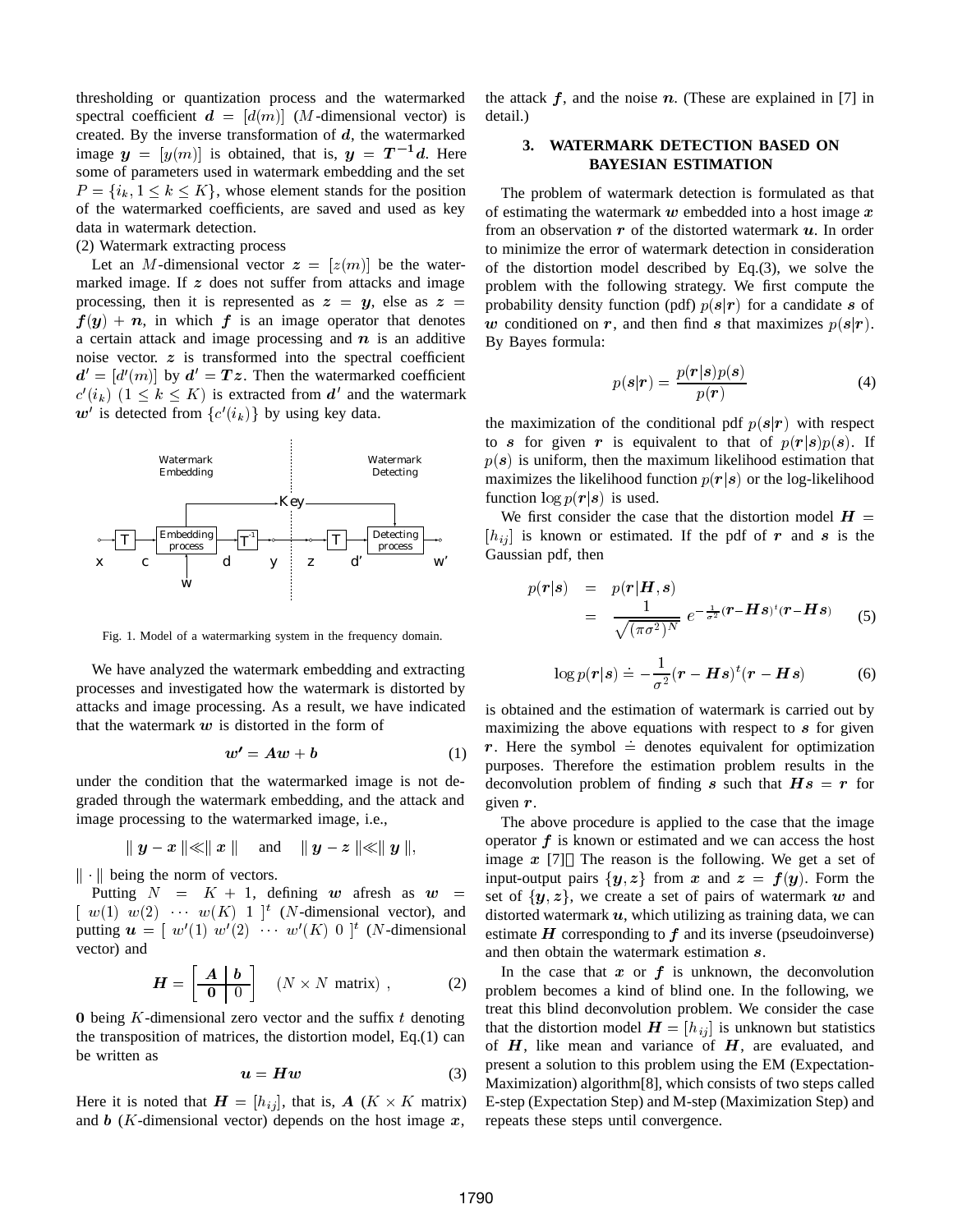When the distortion model  $H$  is unknown, the dependence of  $p(s|r)$  on the random distortion model is

$$
p(s|\mathbf{r}) = E[p(\mathbf{s}, \mathbf{H}|\mathbf{r})] = \int_{\mathbf{H}} p(\mathbf{s}, \mathbf{H}|\mathbf{r}) d\mathbf{H}
$$
 (7)

where

$$
p(s, \mathbf{H}|\mathbf{r}) = \frac{p(\mathbf{r}, \mathbf{H}|s)p(s)}{p(\mathbf{r})}
$$
(8)

As the observation data is only  $r$  and incomplete data, that is,  $H$  is the hidden data, we cannot directly find out  $s$ that maximizes  $p(s, H|r)$  or  $p(r, H|s)$ . Accordingly, we first represent  $p(r, H|s)$  as

$$
p(\mathbf{r}, \mathbf{H}|\mathbf{s}) = p(\mathbf{H}|\mathbf{r}, \mathbf{s})p(\mathbf{r}|\mathbf{s}) \tag{9}
$$

$$
\log p(\mathbf{r}|\mathbf{s}) = \log p(\mathbf{r}, \mathbf{H}|\mathbf{s}) - \log p(\mathbf{H}|\mathbf{r}, \mathbf{s}) \tag{10}
$$

and then calculate the conditional expectation of Eq.(10) with respect to H conditioned on an observation  $u = r$  and an watermark estimation  $w = \hat{s}$ .

$$
\log p(\mathbf{r}|s) = E[\log p(\mathbf{r}, \mathbf{H}|s)|\mathbf{r}, \hat{s}] - E[\log p(\mathbf{H}|\mathbf{r}, s)|\mathbf{r}, \hat{s}]
$$
(11)

When we define

$$
L(s) = \log p(r|s)
$$
 (12)

$$
Q(s|\hat{s}) = E[\log p(\mathbf{r}, \mathbf{H}|s)|\mathbf{r}, \hat{s}] \tag{13}
$$

$$
R(s|\hat{s}) = E[\log p(\boldsymbol{H}|\boldsymbol{r}, s)|\boldsymbol{r}, \hat{s}] \tag{14}
$$

then Eq. $(11)$  can be written as

$$
L(s) = Q(s|\hat{s}) - R(s|\hat{s})\tag{15}
$$

It is noted that we would like to find  $s$  to maximize the loglikelihood  $L(s)$  for r, but we do not have the complete data to compute  $L(s)$ . So instead, we maximize  $Q(s|\hat{s}) - R(s|\hat{s})$ given the observation  $r$  and our current estimate  $\hat{s}$ . Here if  $Q(s|\hat{s}) > Q(\hat{s}|\hat{s})$ , then  $L(s) > L(\hat{s})$  because  $R(s|\hat{s}) \leq$  As the seq  $R(\hat{\boldsymbol{s}}|\hat{\boldsymbol{s}})$  holds according to Jensen's inequality. This is the basic idea behind the EM algorithm, from which we have the following algorithm expressed in two steps.

(a) E-step : Compute

$$
Q(s|s^{(k)}) = E[\log p(\mathbf{r}, \mathbf{H}|s)|\mathbf{r}, s^{(k)}]
$$
  
= 
$$
\int_{\mathbf{H}} [\log p(\mathbf{r}, \mathbf{H}|s)] p(\mathbf{H}|\mathbf{r}, s^{(k)}) d\mathbf{H}
$$
 (16)

for the observation  $u = r$  and the watermark estimate  $w =$  $s^{(k)}$  at the k-th iteration.

(b) M-step : Let  $s^{(k+1)}$  be the value of s which maximize  $Q(s|s^{(k)})$ , that is, find

$$
\mathbf{s}^{(k+1)} = \arg\max_{\mathbf{s}} Q(\mathbf{s}|\mathbf{s}^{(k)})
$$
(17)

The EM algorithm consists of choosing  $s^{(0)}$ , then performing the E-step and the M-step successively until convergence. Convergence may be determined by examining when the parameters quit changing, *i.e.*, stop.

In order to present the watermark estimation algorithm, we compute  $Q(s|s^{(k)})$  of Eq.(16). We suppose that the pdf of r,

s,  $H(r)dH$  (7) k and  $j=l$ ;  $=0$  (otherwise), respectively, and let the pdf of s,  $s^{(k)}$ , and H is the Gaussian pdf and compute  $Q(s|s^{(k)})$ . Let the mean and the variance of the elements  $h_{ij}$ 's of H be  $E[h_{ij}] = e_{ij}$  and  $E[(h_{ij} - e_{ij})(h_{kl} - e_{kl})] = \sigma_{ij}^2$  (*i* =  $H$  be the Gaussian pdf

$$
p(\boldsymbol{H}) = \frac{1}{\sqrt{\pi^{N^2} \prod_{i=1}^N |\boldsymbol{\Lambda}_i|}} \prod_{i=1}^N e^{-(\boldsymbol{h}_i - \boldsymbol{e}_i)^t \boldsymbol{\Lambda}_i^{-1} (\boldsymbol{h}_i - \boldsymbol{e}_i)}
$$
(18)

in which  $h_i = [h_{ij}]$  (column vector),  $e_i = [e_{ij}]$  (column vector), and  $\Lambda_i = E[(h_i - e_i)(h_i - e_i)^t]$  (diagonal matrix).

Under the assumption that  $H$  and  $s$  are statistically independent mutually, the conditional pdf  $p(r, H | s)$  can be written as

$$
p(\mathbf{r}, \mathbf{H}|s) = \frac{p(\mathbf{r}, \mathbf{H}, s)}{p(s)} = \frac{p(\mathbf{r}| \mathbf{H}, s)p(\mathbf{H}, s)}{p(s)} \quad (19)
$$

$$
= \frac{p(\mathbf{r}| \mathbf{H}, s)p(\mathbf{H})p(s)}{p(s)} = p(\mathbf{r}| \mathbf{H}, s)p(\mathbf{H})
$$

while the conditional pdf  $p(H|r, s)$  can be expressed as

$$
p(\mathbf{H}|\mathbf{r},s) = \frac{p(\mathbf{r}|\mathbf{H},s)p(\mathbf{H},s)}{p(\mathbf{r},s)}
$$
(20)  

$$
= \frac{p(\mathbf{r}|\mathbf{H},s)p(\mathbf{H})p(s)}{p(\mathbf{r},s)} = \frac{p(\mathbf{r}|\mathbf{H},s)p(\mathbf{H})}{p(\mathbf{r}|s)}
$$

From Eq.(19) and Eq.(20),  $Q(s|s^{(k)})$  can be written as

$$
Q(s|s^{(k)}) = \int_{\mathbf{H}} [\log p(\mathbf{r}|\mathbf{H}, s)] p(\mathbf{r}|\mathbf{H}, s^{(k)}) p(\mathbf{H}) d\mathbf{H}
$$
  
+ 
$$
\int_{\mathbf{H}} [\log p(\mathbf{H})] p(\mathbf{r}|\mathbf{H}, s^{(k)}) p(\mathbf{H}) d\mathbf{H}
$$
 (21)

As the second term of the right-hand side of Eq.(21) is independent of  $s$  and is eliminated in M-step, we have

$$
Q(s|s^{(k)}) = \int_{\mathbf{H}} [\log p(\mathbf{r}|\mathbf{H}, s)] p(\mathbf{r}|\mathbf{H}, s^{(k)}) p(\mathbf{H}) d\mathbf{H}
$$
\n(22)

 $^{(k)}$   $(dH (16)$  Using Eq.(5) and Eq.(18), we obtain

$$
p(r|\mathbf{H}, s)p(\mathbf{H}) = \frac{1}{\sqrt{\pi^{N^2} \prod_{l=1}^{N} |\Delta_l|}}\times \prod_{l=1}^{N} e^{-(\mathbf{h}_l - \mathbf{d}_l)^t \Delta_l^{-1} (\mathbf{h}_l - \mathbf{d}_l)}
$$
(23)

where

$$
d_l = E[h_l|r, s] = \Delta_l \left( \frac{r_l}{\sigma^2} s + \Lambda_l^{-1} e_l \right) \tag{24}
$$

$$
\Delta_l = \left(\frac{1}{\sigma^2} s s^t + {\Lambda_l}^{-1}\right)^{-1}
$$
 (25)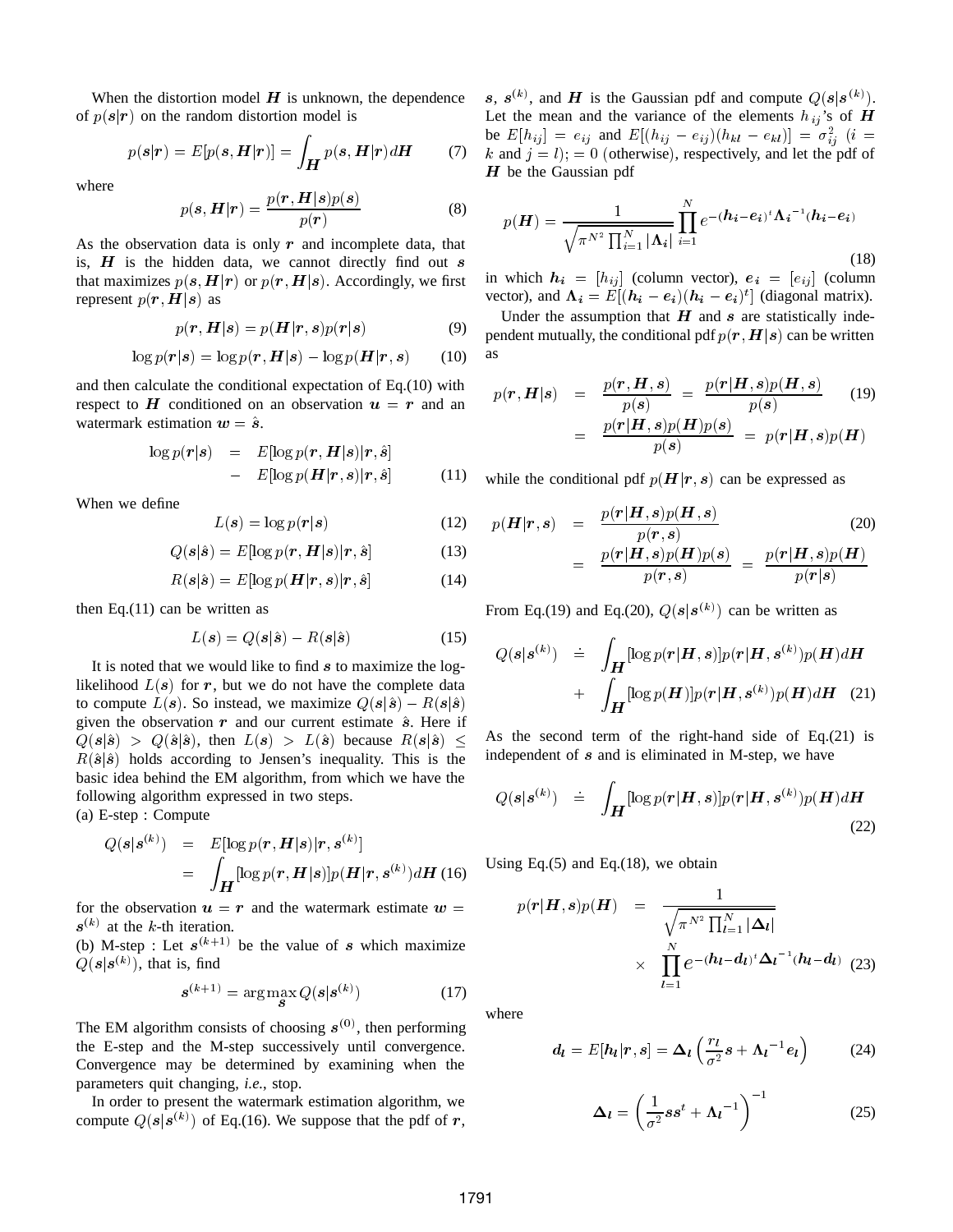Substituting Eq.(5) and Eq.(23) into Eq.(22) and calculating  $Q(s|s^{(k)})$ , we have

$$
Q(s|s^{(k)}) \quad \doteq \quad -\sum_{l=1}^{N} r_l^2 + 2s^t \left( \sum_{l=1}^{N} r_l d_l^{(k)} \right) \qquad \text{imag} \\ \qquad - \quad s^t \left\{ \sum_{l=1}^{N} \left( d_l^{(k)} d_l^{(k)}^t + \Delta_l^{(k)} \right) \right\} s \quad (26) \qquad \text{small} \\ \text{min} \\ \text{full} \\ \text{then}
$$

where

$$
d_l^{(k)} = E[h_l | r, s^{(k)}] = \Delta_l^{(k)} \left( \frac{r_l}{\sigma^2} s^{(k)} + \Lambda_l^{-1} e_l \right) \quad (27)
$$

$$
\Delta_l^{(k)} = \left(\frac{1}{\sigma^2} s^{(k)} s^{(k)t} + \Lambda_l^{-1}\right)^{-1}
$$
 (28)

In Eq.(27),  $d_l^{(k)} = E[h_k | r, s^{(k)}]$   $(k = 1, 2, \dots, N)$  stands for the distortion model estimated from  $\{r, s^{(k)}\}$ . Form these equations, we can obtain the updated value  $s^{(k+1)}$  of s that b maximizes  $Q(s|s^{(k)})$  of Eq.(26) by  $\partial Q(s|s^{(k)})/\partial s = 0$  where image

$$
\frac{\partial Q(s|s^{(k)})}{\partial s} = -2 \left\{ \sum_{l=1}^{N} \left( d_l^{(k)} d_l^{(k)}^t + \Delta_l^{(k)} \right) \right\} s + 2 \left( \sum_{l=1}^{N} r_l d_l^{(k)} \right)
$$
\n(29)

From this, we have the procedure to estimate  $s$  from given r as follows.

- (1) Set the parameters  $\sigma^2$ ,  $e_l$ , and  $\Lambda_l$ . Put  $k = 0$  and choose an initial  $s = s^{(0)}$ .
- (2) Compute  $\Delta_l^{(k)}$  and  $d_l^{(k)}$  using

$$
\Delta_l^{(k)} = \left(\frac{1}{\sigma^2} s^{(k)} s^{(k)t} + \Lambda_l^{-1}\right)^{-1}
$$
 (30)

$$
d_l^{(k)} = \Delta_l^{(k)} \left( \frac{r_l}{\sigma^2} s^{(k)} + \Lambda_l^{-1} e_l \right) \qquad (31)
$$

(3) Update the value of  $s$  using

$$
s^{(k+1)} = \left\{ \sum_{l=1}^{N} \left( d_l^{(k)} d_l^{(k)}^t + \Delta_l^{(k)} \right) \right\}^{-1} \qquad (1)
$$
  
 
$$
\times \left( \sum_{l=1}^{N} r_l d_l^{(k)} \right) \qquad (32)
$$

(4) If  $\|s^{(k+1)} - s^{(k)}\| \geq \epsilon$  for some  $\epsilon$  (> 0), then set  $k := k+1$  and go to step (2), else put  $s^* = g(s^{(k+1)})$   $\qquad \tilde{N}$ and decide that  $s^*$  is the embedded watermark. Here  $g(\cdot)$  is an appropriate step function, by which we judge the watermark as a binary digit.

### **4. NUMERICAL EXPERIMENTS**

In this section, we carry out numerical experiments using the DWT-based watermarking method [9], in which we will investigate the robustness of watermark against image processing and verify the improvement of watermark detection using the proposed method. In this experiment, we use the test image LENNA with  $256 \times 256$  pixels and 8 bit/pixel shown in Fig.2 (a).

 $s^{(k)}$  smaller magnitude are selected from the elements of the The watermark embedding process is the following. The image LENNA is decomposed into ten subbands for three scales by using the Daubechies wavelet with 8-tap as shown in Fig.2 (b). L DWT coefficients  $c(i_k)$   $(1 \leq k \leq L)$  with multiresolution representation components HL3 and LH3, and then  $c(i_k)$  is modified according to a data bit  $b(k)$  as  $c(i_k) = Q$ for  $b(k) = 1$  or  $c(i_k) = -Q$  for  $b(k) = 0$ .

> In this experiment, putting  $K = 4$ , we prepare 4dimensional watermark vector  $w = [w(k)]$   $(1 \le k \le 4)$  and make a 5-dimensional code vector  $\mathbf{v} = [v(l)]$   $(1 \le l \le 5)$ consisting of four data bits  $v(l) = w(l)$   $(1 \le l \le 4)$  and one parity-check bit  $v(5)$ . (Hence we have 16 code vectors  $v_i$  $(1 \le i \le 16)$ .) Then by putting  $L = 25$  and  $Q = 10$ , one code vector  $v$  is embedded into LENNA five times, that is,  $b(5k+l) = v(l)$   $(0 \le k \le 4, 1 \le l \le 5)$ . The watermarked image quality PSNR is 53.7 [dB].



Fig. 2. (a) Test image LENNA. (b) Wavelet decomposition of image.

In the watermark extracting process,  $L$  DWT coefficients  $c'(i_k)$   $(1 \leq k \leq L)$  are extracted from the watermarked and attacked LENNA and four data bits  $v(l)$ , *i.e.*, watermark  $w(l)$  $(1 \leq l \leq 4)$  is detected from  $c'(i_k)$ 's as follows.

(I) The conventional watermark detection method

Checking the sign of  $c'(i_k)$ 's, we set  $b'(k) = 1$  for  $c'(i_k) \ge$ 0 or  $b'(k) = 0$  for  $c'(i_k) < 0$ . Next, for all l, we determine four data bits and one parity-check bit  $v'(l)$  from  $\{b'(5k +$  $(l), 0 \leq k \leq 4$  with decision by majority. If there is no error in  $v'(l)$ 's by parity-check, we decide that  $v'(l)$   $(1 \le l \le 4)$ are embedded into LENNA, else we proceed to the next step of estimating data bits embedded into LENNA. (II) The proposed watermark detection method

We compute the average  $r(l)$  of  $\{c'(i_{5k+l})+Q\}/2Q$ ,  $(0 \leq$  $k < 4$ ) for all l, i.e.,

$$
r(l) = \frac{1}{10Q} \sum_{k=0}^{4} \{c'(i_{5k+l}) + Q\} \quad (0 \le k \le 4)
$$
 (33)

and set the observation data as  $r = [r(1) r(2) r(3) r(4) 0]^t$ . Next we estimate the embedded data bits from  $r$  using the proposed method with setting  $N = 5$ , in which the initial setting of parareters is as follows. Putting  $\Lambda_i = \sigma_A^2 I$  (*i* =  $(1, 2, \dots, N)$  and  $\sigma^2 = \sigma_{\Lambda}^2$ , we set the value of  $\sigma$  as  $\sigma =$